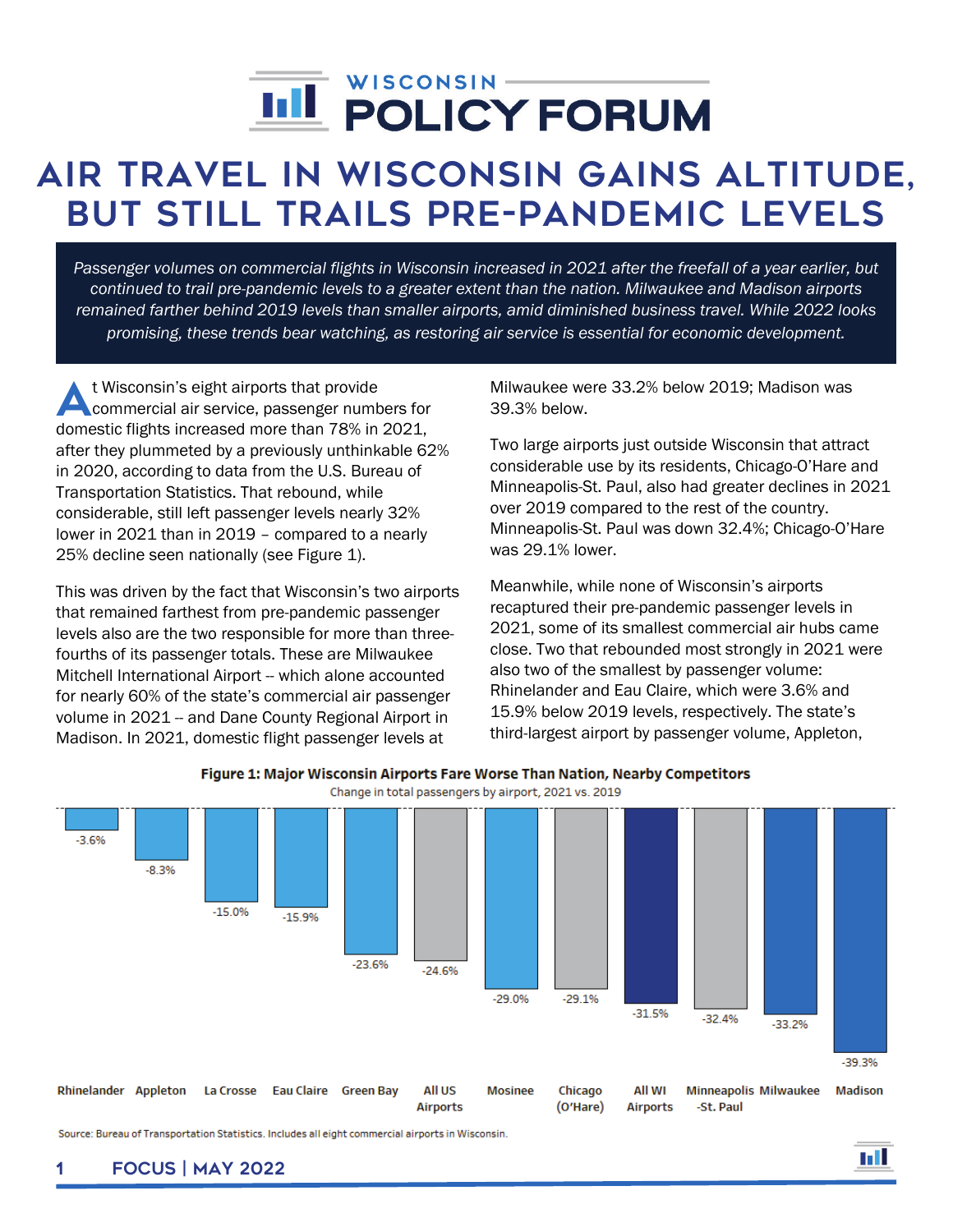also had a comparatively strong rebound in 2021, finishing the year down 8.3% from 2019.

#### More improvement in late 2021

For this analysis, we rely on data reported by air carriers to the federal government on a monthly basis. We limit our focus to domestic flights since international travel has been severely restricted at times during the pandemic. Notably, at all Wisconsin airports except Milwaukee, the volume of international flights is negligible or non-existent.

Looking at the volume of flights going to and from airports, the trend in Wisconsin more closely mirrors the nation. Total flights to and from all Wisconsin airports in 2021 was down 21.6% from 2019, compared to a 21.0% decline seen nationally. Once again, smaller airports have made greater headway in recovering than Milwaukee and Madison.

One bright spot came from indications that air travel increased in 2021 as more Americans became vaccinated. Looking at passenger levels in only the fourth quarter of 2021, they had grown closer to, if still somewhat below, pre-pandemic levels.

Combined passenger levels at all eight Wisconsin airports were down 18.7% in the fourth quarter of 2021 compared to the same period in 2019, compared to a

decline of 12.1% for the nation as a whole. Once again the largest airports, Milwaukee and Madison, remain the farthest off their 2019 levels, along with Green Bay and Mosinee. The remaining four airports were much closer to pre-pandemic levels, with Appleton faring the best, declining less than 1% for the quarter compared to two years prior.

#### Corporate travel down, Sun Belt still a draw

Some of the shifts seen in recent months may hint at longer-term changes that could affect air travel and the travel and hospitality industry more broadly. [There is](https://www.latimes.com/business/story/2022-01-30/covid-business-travel-airlines)  [considerable evidence](https://www.latimes.com/business/story/2022-01-30/covid-business-travel-airlines) that [business air travel has been](https://www.marketplace.org/2021/11/25/the-travel-industry-is-still-feeling-the-loss-of-business-customers/)  [much slower to rebound](https://www.marketplace.org/2021/11/25/the-travel-industry-is-still-feeling-the-loss-of-business-customers/) from the 2020 downturn than leisure travel. If true, that could mean airports with a greater share of passengers traveling for business could be slower to recover than those with a greater share of leisure travelers.

This possibility would appear to be supported by our analysis of the top destinations for passengers flying out of Milwaukee in 2021. For this analysis, we compared passenger levels relative to 2019 to see which destinations were more or less popular last year. Shown here in Figure 2, we included a total of 30 destinations – all the ones that saw 1,000 or more passengers depart from Milwaukee in both 2019 and 2021.



Figure 2: More Leisure, Less Business Flights from Milwaukee

Source: Bureau of Transportation Statistics. \*Includes 30 destinations with at least 1,000 passengers originating at MKE in 2019 and 2021.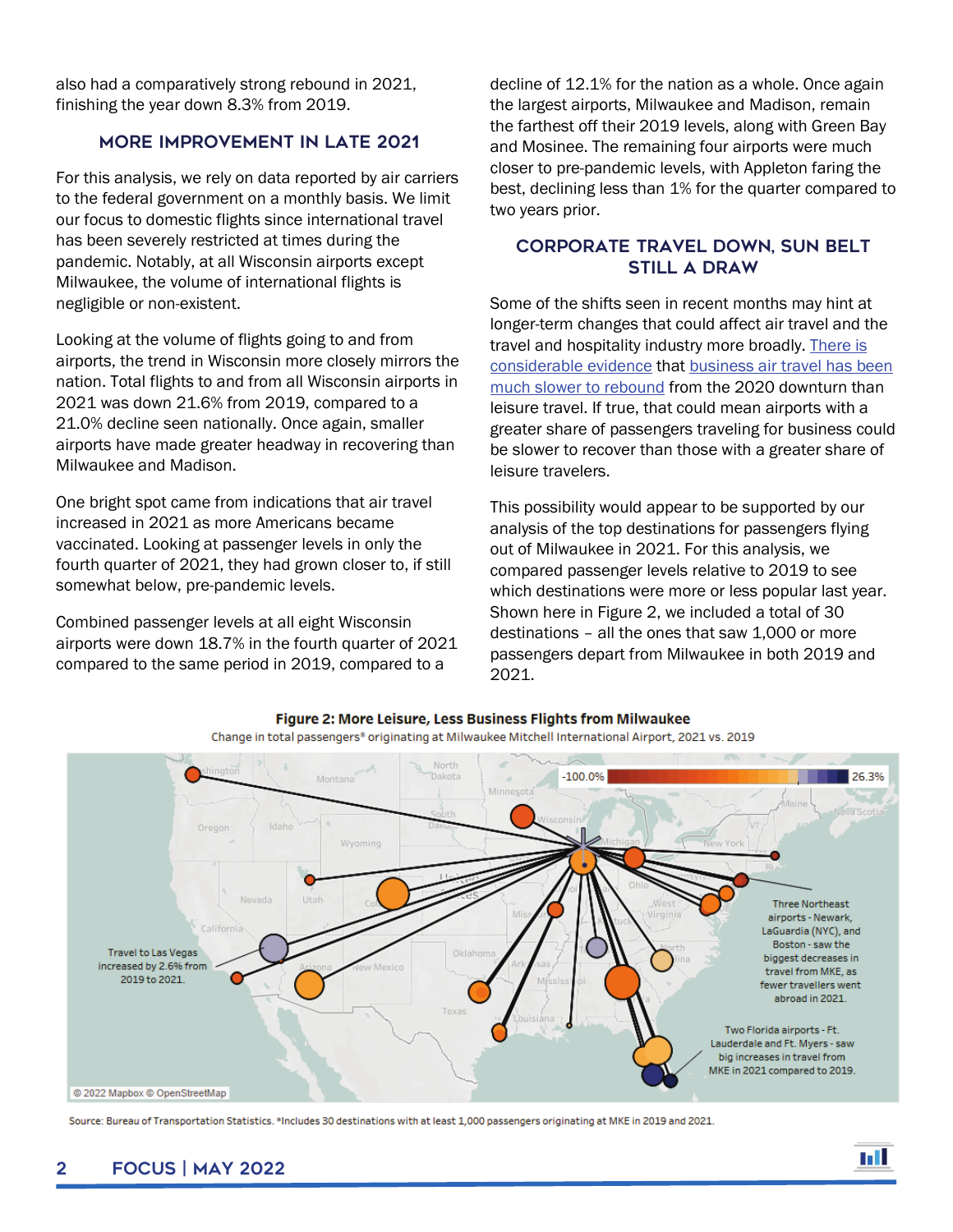An important caveat in interpreting these data: many of the most heavily visited destinations may not be final travel destinations, but rather are major connecting hub airports such as Atlanta, Chicago, and Denver. Still, the patterns are striking. Recreational Sun Belt destinations such as south Florida, Las Vegas, and Nashville actually saw increases in Milwaukee passengers last year relative to 2019 (in fact, Mitchell Airport officials say their service to Florida was the most robust ever in 2021).

Meanwhile, Upper Midwest and East Coast cities experienced large decreases. Notably, part of the decline for East Coast destinations could be related to the massive downturn in international travel since 2020, as travel abroad was heavily restricted.

It's possible these shifts could reverse in 2022 and beyond. However, an analysis of the [travel outlook](https://www2.deloitte.com/us/en/pages/consumer-business/articles/travel-hospitality-industry-outlook.htm) for this year by the private consulting firm Deloitte [Development](https://www2.deloitte.com/us/en/pages/consumer-business/articles/travel-hospitality-industry-outlook.htm) found that "even assuming the best possible COVID-19 outcomes, corporate travel in 2022 is unlikely to reach or even near 2019 levels." Other projections find at least some portion of this shift could be permanent, as a greater share of business that previously required travel to conduct in-person is now done remotely.

Officials at Mitchell Airport point to another factor that could hamper the swift restoration of routes lost during the pandemic or the initiation of new service: labor shortages. Such shortages impact all aspects of airline and airport operations and may depress service levels in both the near and long term.

## Understanding airport finances

Wisconsin's commercial service airports are owned by the cities or counties in which they operate and typically are financed through enterprise funds that keep their finances separate from general city or county finances. Airport operations are financed through a range of user fees, including leases with air carriers. At Mitchell Airport, the terms of these leases stipulate that air carriers typically would offset any operating deficits (while any operating surpluses are reflected as credits in subsequent years).

However, amid the unprecedented circumstances of 2020, an unparalleled federal relief effort largely allowed Wisconsin airports to maintain baseline service levels without requiring substantial additional support

from air carriers. For example, budget documents show that Mitchell Airport relied on more than \$20.8 million in federal relief funds to balance its 2020 budget, as well as spending cuts linked to lower passenger and service levels. The airport plans to draw on an additional \$10.7 million in federal relief aid to balance its 2022 budget.

In total, Wisconsin airports received more than \$163 million in federal relief grants from the three largest pandemic relief laws: the Coronavirus Aid, Relief, and Economic Security (CARES) Act, Consolidated Appropriations Act, and the American Rescue Plan Act (ARPA), according to figures compiled by Federal Funds Information for States and provided by the Wisconsin Department of Administration.

The Mitchell Airport budget notes that while these measures have been sufficient to balance its operating budget, the downturn in air travel could have a sizable impact on its capital budget, which is funded by revenues from user fees on items like parking, concessions, and car rentals.

## **CONCLUSION**

Wisconsin airports underwent a previously unthinkable plunge in commercial passenger levels in 2020, then a partial bounce-back in 2021. Looking to 2022 and beyond, passenger levels during the first quarter of this year at Mitchell Airport continued to trail pre-pandemic levels. Preliminary data show its passenger volumes were down relative to the same month in 2019 by 21.8% in January, 18.3% in February, and 19.6% in March, respectively.

There are encouraging signs that service is ramping up. JetBlue Airways has begun providing direct flights from Milwaukee to Boston and New York, and Delta announced plans for nonstop flights to John F. Kennedy International Airport in New York. Milwaukee Mitchell also recently announced that beginning in June, Air Canada will resume daily nonstop service between Milwaukee and Toronto, re-establishing a key international link.

Of particular interest will be the performance of Dane County Regional Airport, which serves the state's fastest-growing metro area. Returning its passenger levels and flights to pre-pandemic levels could be crucial for the region to continue its economic growth.